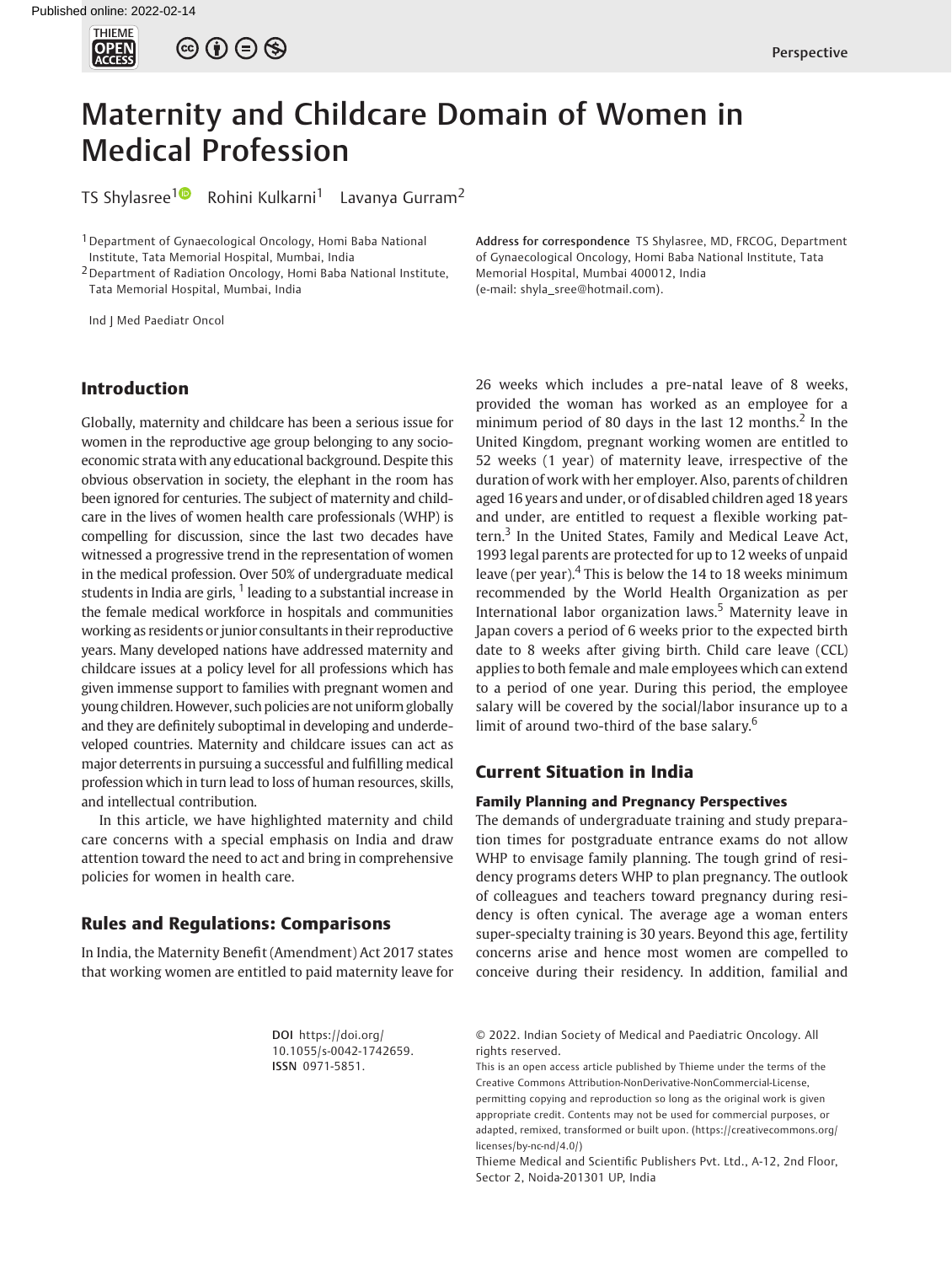social pressures complicate the situation. Planning a pregnancy immediately post-residency puts the WHP at the risk of losing consultant positions to male counterparts, especially in the private sector wherein profit measures are uncompromising and personal questions regarding the status of marriage and children are probed during interviews. There is sufficient information to establish that female doctors not only lose income during maternity and child care but also have significant professional dissatisfaction, especially for those involved in procedural specialties.<sup>7</sup> In some of the recent surveys published regarding gender equality among oncologists, close to 64% of the respondents believed that their gender had an impact on their career, 58% reported problems finding a work–life balance.<sup>8,9</sup> There are social media surveys reporting close to 50% women oncologists facing workplace bullying, harassment, and gender bias which may contribute to inequality in academia. $10-12$  On the flip side, it has been reported that female medical professionals "prioritize career advancement by delaying starting a family" and that female doctors believed that "career progression would be slowed by motherhood."<sup>13</sup> Challenges faced by women in developing countries aremainly workplace stress and deficiencies in addressing the needs of pregnant women.<sup>14</sup> In addition to the above, strong centurial socio-cultural standards toward woman's home/work-related roles and responsibilities in India put WHP in extreme pressures. Lack of legal knowledge, conflicting reports in newspapers, and social media compounds fear of losing jobs and majority prefer to endure everything in silence. This has a deep impact on the physical and emotional wellbeing, in addition to miscarriages and pregnancy-related complications. This is compounded by the ever-surmounting issues related to fertility, maternal, and neonatal complications of pregnancy with advanced maternal age.

## Maternity Leave

India does offer significant maternity benefits in the form of paid maternity leave for a period of 26 weeks for all those who have completed 80 days of work in the previous calendar year. In addition, women employees having minor children may be granted CCL by an authority competent to grant leave for a maximum period of 2 years (i.e., 730 days) during their entire service for taking care of up to two minor children whether for rearing or to look after any of their needs like examination, sickness, etc.<sup>15</sup> However, the majority of private sectors are not attached to the aforementioned regulations in entirety due to further clausesin contract agreements and powerful corporate legal terms. Another caveat is that the majority of resident population is not eligible to avail this "benefit" as per the state Medical Council of India regulations since they are not considered employees.<sup>16</sup> Most universities consider residents as students and deprive them of the benefits of an employee. They also penalize them in the form of course extensions without pay and do not allow them to appear for timely examinations. In addition, non-service postgraduates may not receive their maternity leave benefits, as they are not regularized employees.<sup>17</sup>

Disappointment and frustration of these medical professionals can be reflected in the number of litigations filed with respect to maternity benefit issues. Consistently, the judiciary of our country has backed female medical professionals by stating that female medical residents are entitled to all maternity benefits as per law.<sup>18,19</sup> Despite this, it is predominantly ignored by the institutional administration policymakers.

#### Breast Feeding

Exclusive breast feeding for the first 6 months is advocated on a stringent note in India. Lactation for extended periods is encouraged. Duration of breast feeding in medical professionals depends on the duration of maternity leave, work hours, travel distance to workplace, lack of facilities for expressing, and storing breast milk at workplace. Dependence on formula feeds is increasing due to myriad difficulties. In addition, "the doctor knowledge" and inability to provide as per one's expectations after resuming work increase the guilt which also has an impact on milk production in a new mother.

#### Child Upbringing

In India, the primary responsibility of childrearing and household falls on the mother irrespective of her employment status. The onus of tending to the sick in hospitals in addition to minimally supported childcare at home renders a woman professional at odds continually. The existential heterogeneity in the modernizing family system of the sub-continent poses a challenge to compare or deduce impressions. With job opportunities away from hometowns, the probability of getting help from extended family for longer durations is becoming minimal. The Maternity Benefit Amendment Act makes the crèche facility mandatory for every establishment employing 50 or more employees with a provision of visiting crèche four times during the day.<sup>2</sup> Despite this, crèches at the workplace are a rarity even in large institutions due to "supposed prioritizations" in lieu of lack of space and funds. Prolonged work hours lead to separation anxiety in WHP and lead to burnout and depression, which are unattended. This leads to work–family conflicts which have a negative bearing on career and marital lives. The majority of WHP in India depend on housemaids who function as nannies, in contrast to the developed world wherein strict mandatory qualifications are required for a nanny's post. Day-care centers are increasingly becoming available and, however, are fraught with logistic problems of drop-ins and pickups due to the difference in operating hours (WHP vs. day-care timings). The employer almost always wishes to be oblivious of stresses faced by WHP, who, on the contrary, do not wish to be considered weaklings and refrain from broaching the subject.

In western countries, WHP try to balance work and child upbringing by doing part-time and flexible hour jobs. With no such available option in India, WHP are at a loss with no choice except to continue working in an unfriendly atmosphere or quit the job. This is a common occurrence in many countries.<sup>20</sup> Gender disparities, rising gap over the years, and impact on leadership roles are a debate beyond the scope of this script. The nightmare continues when WHP who wish to